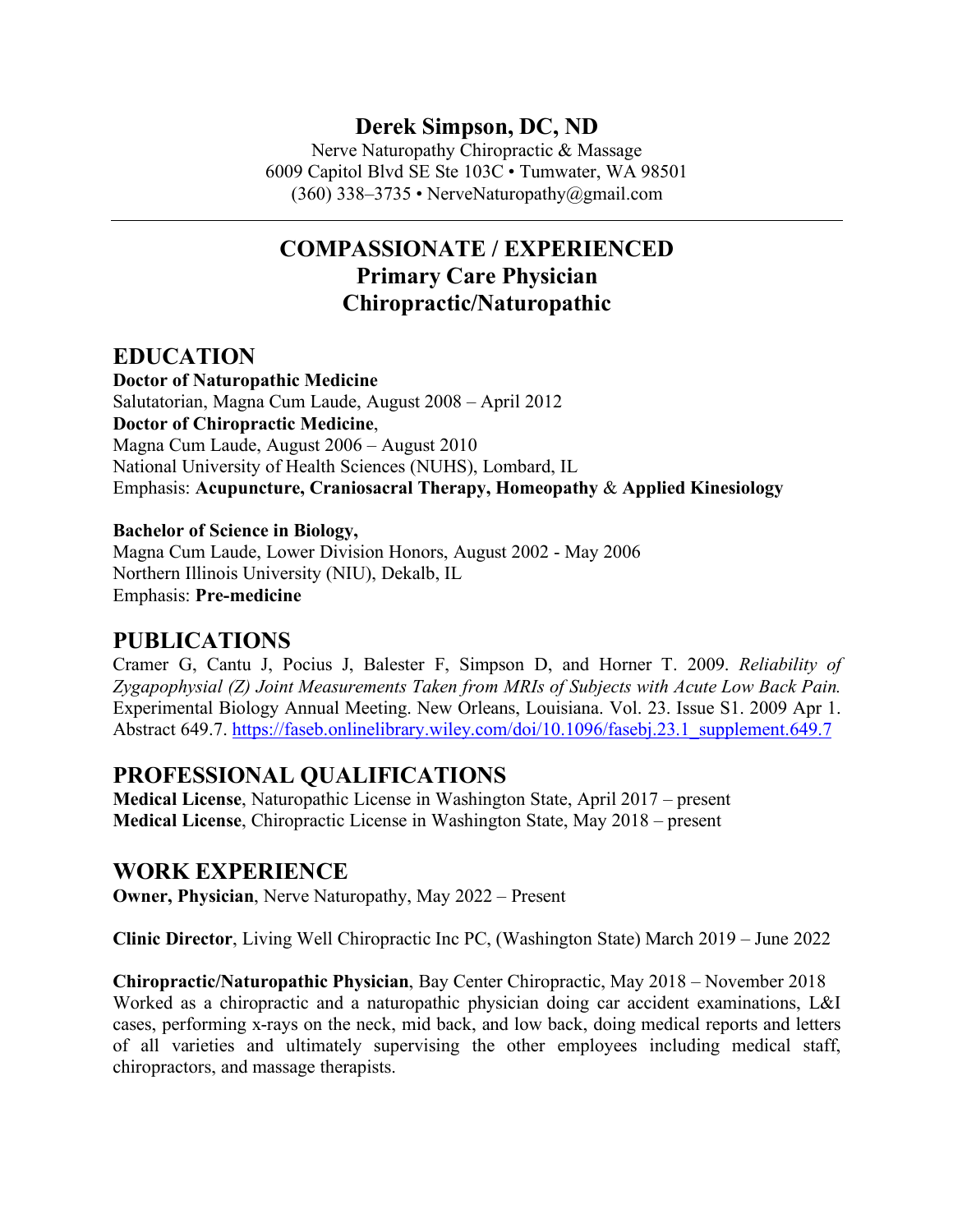#### **Chiropractic Physician**, Walk–In Chiropractic (Montana), February 2015 – April 2017

**ESL Teacher**, Baoying, Jiangsu, China, September 2013 – June 2014 Taught English as second language to 30 different elementary, middle, and high schools

#### **Adjunct Faculty, Anatomy and Physiology**

College of DuPage, Fall 2012 – Summer 2013

- Anatomy and Physiology 1571 with prosection cadaveric lab for three semesters. This was a preparatory class for those students going into the medical fields or four-year degrees from the associate's program. Subject matter included in-depth overview of all bodily systems including histology, anatomy, physiology, and some pathology.
- Anatomy and Physiology 1500 with prosection cadaveric lab for one semester. This was an overview class for those students interested in the biomedical field. Subject matter included general overview of all bodily systems including histology, anatomy, physiology, and some pathology.

#### **Chiropractic/Naturopathic Physician, Acupuncturist**

Private Practice (Illinois), April 2012 – February 2015

#### **Chiropractic Physician, Acupuncturist**

Private Practice, (Illinois) August 2010 – February 2015 Private Practice, (Illinois) WellBeingMD, LTD, January 2011 – December 2011

#### **Student Representative**, MacRepertory, Kent Homeopathic

January 2010 – April 2012

• Promoted and sold homeopathic repertorization programs for students and physicians

**Research Assistant**, Relationship of Cavitation to Gapping Following Spinal Manipulation, National University of Health Sciences, August 2009 – August 2010

• Printed, organized, and logged MRIs scans from patients for radiologists and other researchers and assistants

#### **Chiropractic Assistant**, Achilly-Morantz Chiropractic Clinic, Harvey, IL

Jerold Morantz, DC, October 2009 – June 2010

- Recorded exam findings for all first exams and re-exams
- Maintained an orderly and clean office

**Research Assistant,** The Effects of Side-Posture Positioning of Z-Joints in Healthy Subjects, National University of Health Sciences, Dr. Cramer, August 2007 – May 2008, February 2009 – August 2010

- Measured z-joints on an MRI scan using a digitizer machine and Microsoft Excel
- Maintenance of animal laboratories
- Trained on MRI printing machine to print single to multiple scanned pictures
- Collected, organized, and assembled Evidence-Based Practice education materials for the NUHS chiropractic and naturopathic curriculum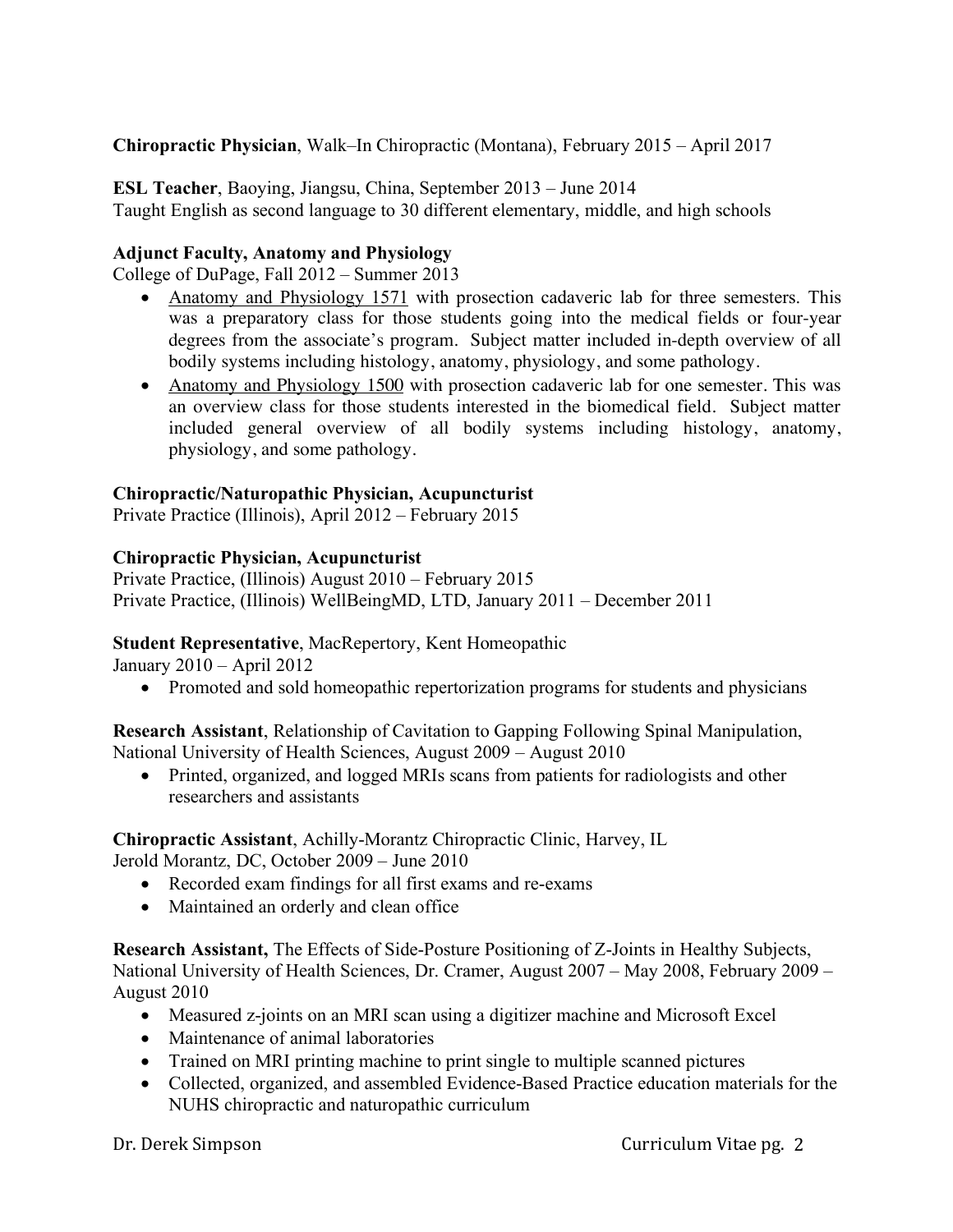• Other general lab and office work

#### **Student Representative**, Standard Process, Palmyra, WI

May 2008 – August 2010

- Created an atmosphere of knowledge and community for Standard Process's history and products
- Advertised for Standard Process and their seminars to the students and faculty of NUHS and surrounding physicians

#### **Chiropractic Assistant**, Wellspring Chiropractic Center, Wheaton, IL,

Craig Hilgendorf DC, DACNB, November 2008 – August 2009

- Recorded SOAP notes for every patient visit
- Dictated medical reports

**Tutoring**, Student Services, National University of Health Sciences, Dr. Driscoll, January 2008 – August 2008

- The subjects tutored in the DC program are  $1<sup>st</sup>$ ,  $2<sup>nd</sup>$ ,  $3<sup>rd</sup>$  Trimester Anatomy, Biochemistry, Cell Physiology, and Neuroanatomy
- The subjects that I can tutor in other areas include high school level math, college level chemistry, and graduate level medical biology, anatomy, physiology, etc.

**MT (Massage Therapy) Trimester 2 Anatomy TA,** Anatomy Department, National University of Health Sciences, April 2007 – May 2008, Dr. Joseph

• Taught and facilitated Trimester 2 MT students in their understanding of the basic anatomy of muscles, joints, nerves, vasculature, and the visceral and nervous systems.

**DC (Doctor of Chiropractic) Trimester 2 Neuroanatomy TA, Anatomy Department, National** University of Health Sciences, January 2008 – April 2008, January 2009 – April 2009, Dr. Darby

• Facilitated Trimester 2 DC students in their understanding of neuroanatomy.

**DC Trimester 1, 2, 3 Student Council Representative**, Fall 2006 Chiropractic Class, National University of Health Sciences, August 2006 – August 2007

• Communicated with colleagues through email and verbal processes on happenings of the university including service projects, fundraisers, club meeting dates, changes in scheduling, etc.

**Facility Supervisor,** NIU Recreation Services, Dekalb, IL, May 2004 - August 2006

- Oversaw 5 building staff positions
- Took hourly counts of students in the recreation center
- Wrote daily reports on general activity of the recreation center

#### **Outing Center Trip Leader,** NIU Recreation Services, Dekalb, IL

May 2004 – August 2006

- Organized and established outdoor trips for upcoming semesters
- Led participants on outdoor activities such as: spelunking, camping, backpacking, indoor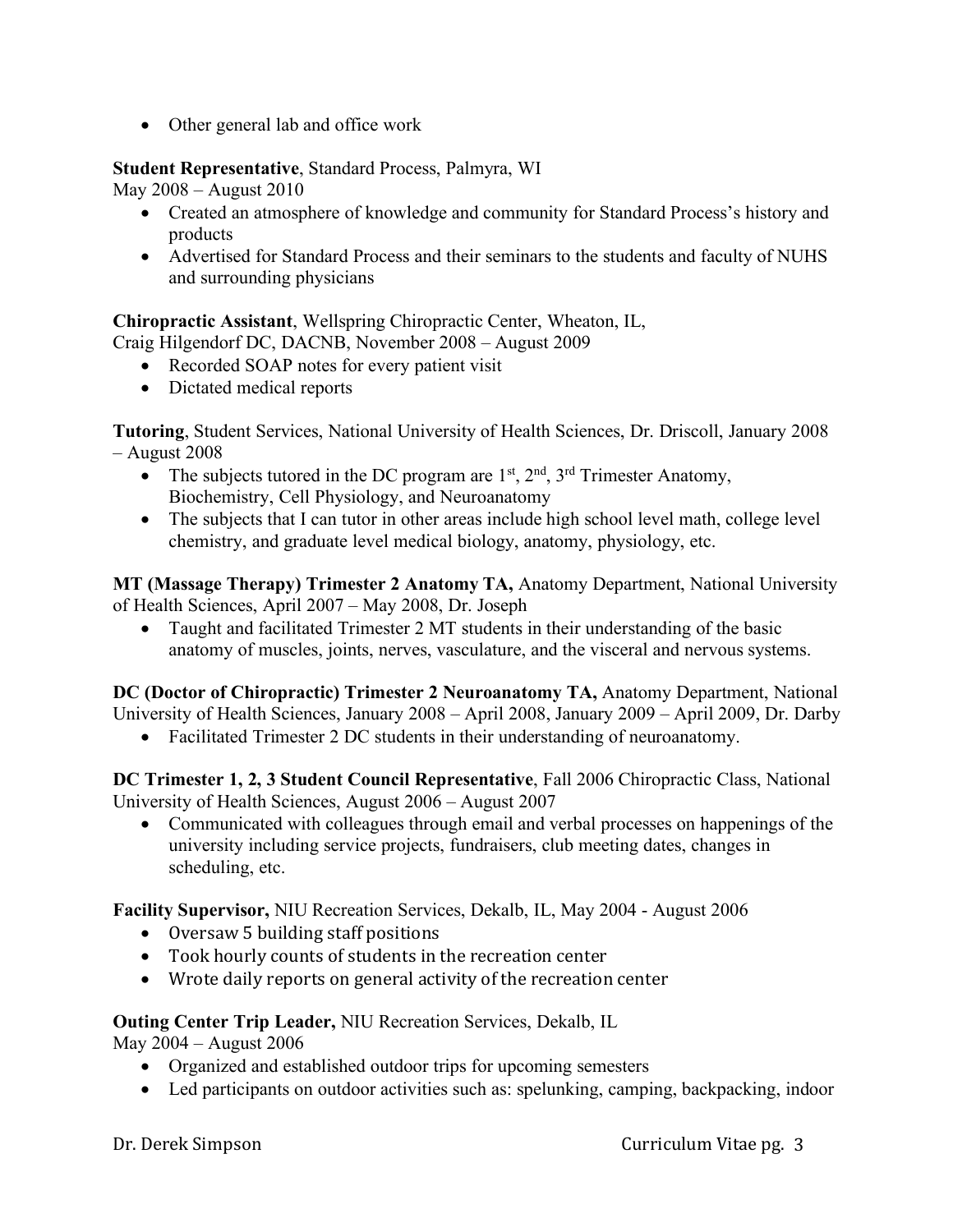and outdoor rock climbing

- Serviced and maintained equipment used on the outdoor trips
- Trained in Wilderness First Aid Spring 2005 Spring 2008
- Certified in CPR Fall 2005 Fall 2006

**Outing Center Team Building Student Manager,** NIU Recreation Services, Dekalb, IL,

August 2005 - August 2006

- Created manual for Outing Centre Team Building program
- Developed team building activities for program
- Facilitated team building programs for other companies
- Trained trip leaders in team building initiatives

**Wild Oats Market Employee**, Hinsdale, IL, August 1998 - July 2003

• Multi-tasked between multiple positions in the company such as: cashier, juice bar attendant, assistant service manager, meat/seafood clerk, grocery clerk, supplements and body care consultant, customer service, and food preparation for special events

**Pleasantdale Park District**, Indian Head Park, IL, June 1998 – March 2001

- Recreational Aide
- Building Supervisor

**The Flame** (Restaurant), Countryside, IL, January 2000 – April 2000

• Busboy

**Hudson's Ice Cream Emporium**, LaGrange, IL January 1998 – August 2000

• Soda Jerk

### **EXTRA-PROFESSIONAL Classes/Seminars COMPLETED:**

**Advanced Acupuncture-5: Female and Male Health**, September  $8<sup>th</sup> - 9<sup>th</sup>$ , 2012 National University of Health Sciences, Kristine Tohtz, DC, DABCA, CACCP

**Extravaganza – GMI Knee Chest**, April 21st – April 22nd, 2012, Gonstead Methodology Institute – Jesse Davis, DC and Mike LaBounty, DC

**SomatoEmotional Release I**, August  $26<sup>th</sup> - 29<sup>th</sup>$ , 2010, Upledger Institute Rebecca Ridge, PhD, LMT, CST-D

**Craniosacral Therapy II Class**, June  $3^{rd} - 6^{th}$ , 2010, Upledger Institute Michael Morgan, LMT, CST-D

**Quintessential Applications 100-hour certification** September 2009 – April 2010 Applied Kinesiology – Kerry McCord, DC and Walter Schmitt, DC, DACNB

**Common Addictions & Obsessive Behavior**, November 21<sup>st</sup> & 22<sup>nd</sup> 2009 Standard Process – Michael Dobbins, DC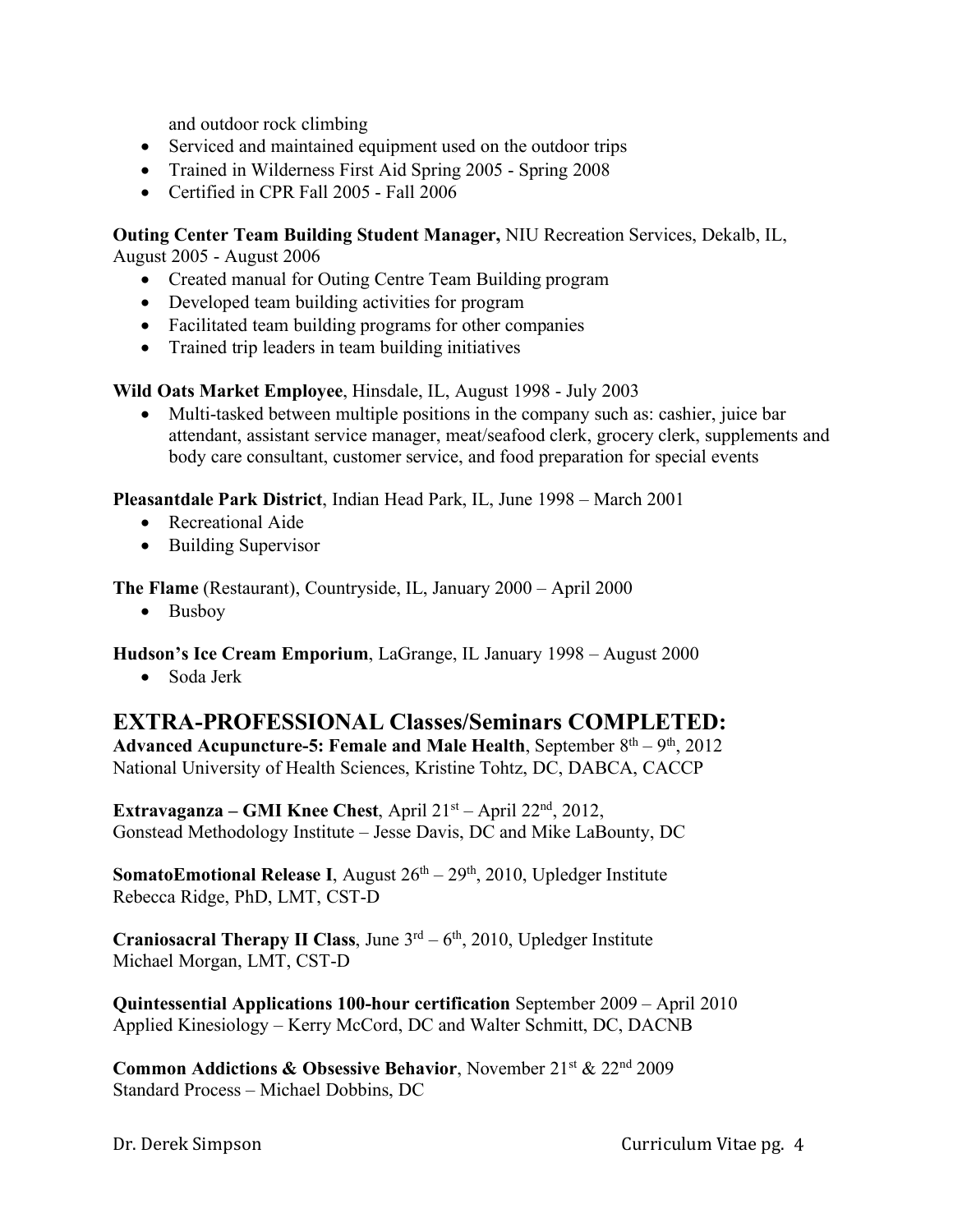**Fundamentals**, October  $15<sup>th</sup> - 17<sup>th</sup>$ , 2009 Standard Process – Bruce Bond, DC, DABCN

**The New, Old, and Forgotten Remedies**, October  $3^{rd} - 4^{th}$ , 2009 Whole Health Now – Illinois Homeopathic Medical Association (IHMA) – Kim Elia

**The Body Imbalance: Detoxification for Rejuvenation**, August 22, 2009 Heel, Inc. – Homeopathy, Todd Frisch, DC

**Craniosacral Therapy I Class**, June 11<sup>th</sup>-14<sup>th</sup>, Upledger Institute Tad Wanveer, LMBT, CST-D

**Cranial and Visceral Technique**, Spring 2009, Chiropractic Elective Patricia Coe, DC and Heather Wisniewski, DC

**Subconscious Mind Training**, February – March 2009 Center for Holistic Medicine in Riverwoods, IL, Justin Tossing, DC

**Evaluation & Management of Common Health Issues in Children**, April 4<sup>th</sup>, 2009 Annette Kutz Compton, DC, Doris Kutz-Compton, DC

**Blood Sugar, Adrenals, and Thyroid** Janet Lang, BA, DC

**Massage I Fundamentals**, Fall 2008, Chiropractic Elective Candy Washington, CMT

**The Essentials of Nutritional Therapy, November 8th, 2008** Jay R. Robbins, DC, DACBN, CCN

**The Minerals: The Missing Link in Clinical Nutrition, October 24<sup>th</sup> &**  $25<sup>th</sup>$ **, 2008** Michael Dobbins, DC

**Applied Kinesiology Advanced Spine Seminars**, July 2008, Sept 2008 Tim Francis, MS, DC, FIACA, DIBAK, DHM

**Applied Kinesiology 100-Hour Certification**, September 2007 – April 2008 Tim Francis, MS, DC, FIACA., DIBAK, DHM

**Quintessential Applications One-Day Seminar**, November 22, 2008 Dr. Walter H. Schmitt, DC, DIBAK, DABCN

**Professional Applied Kinesiology Muscle Testing Seminar** Robert Porzio, DC, DIBAK, John Wittle, DC, DABCN Barton A. Stark, DC, DIBAK, DIAMA, Allan Zatkin, DC, DIBAK

Dr. Derek Simpson **Curriculum** Vitae pg. 5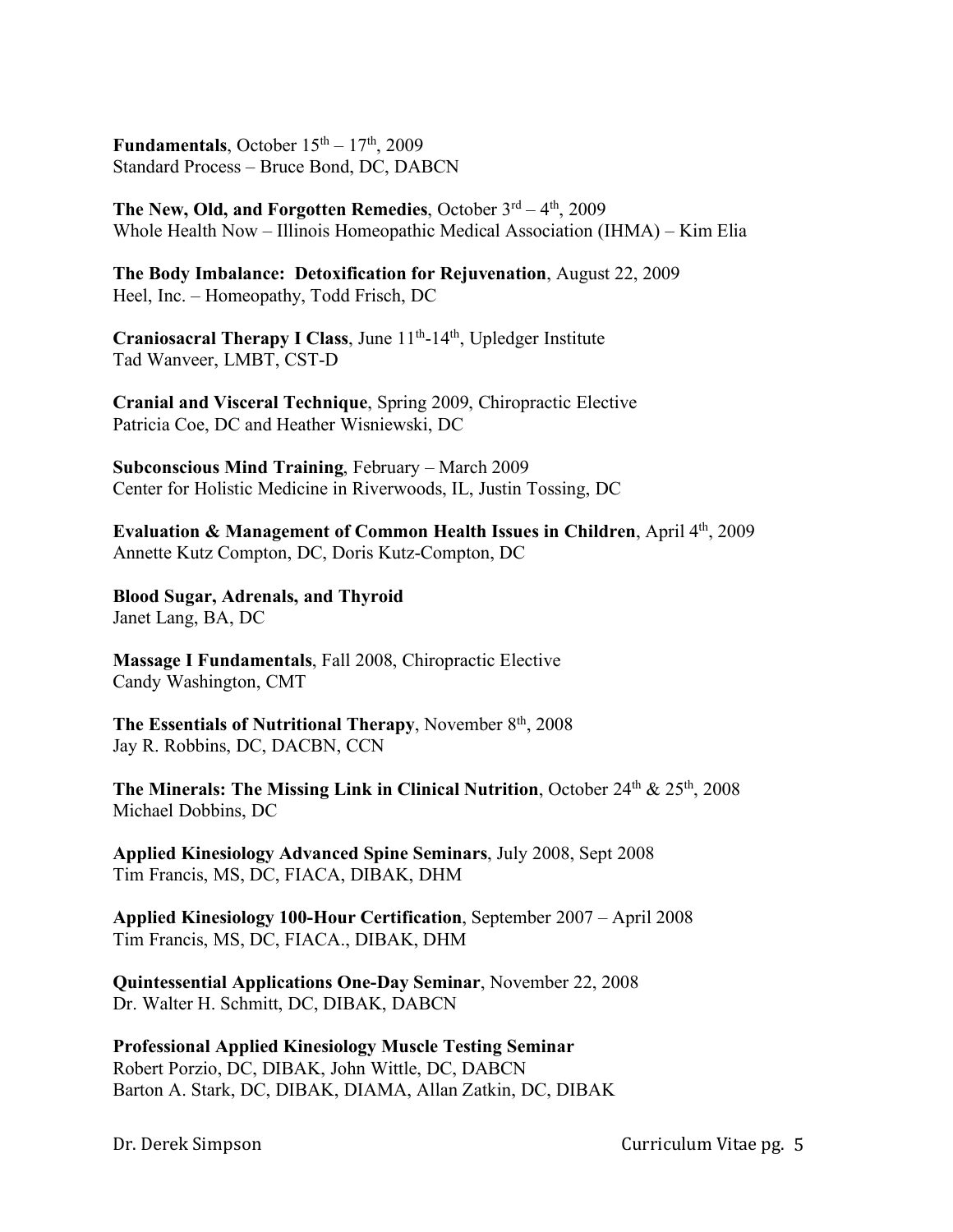#### **Athletic Training Seminar**

David Leaf, DC, DIBAK

**Applied Kinesiology 100-Hour Certification Course**, August 2006 – April 2007, ICAK Allan Zatkin, DC, DIBAK

**Enzymedica** Seminar, Summer 2006

## **ACTIVITIES**

**Puget Sounders – November 2017** VP of Technology and Social Media

### **Westminster Presbyterian Church Olympia**

Website Designer – Easter 2018

#### **NPLEX Exam Writer – Spring 2018**

#### **Teacher** and **Vice President**, Applied Kinesiology Club,

National University of Health Sciences,

April 2009 – August 2010

- Representative of Applied Kinesiology Club matters
- Taught Applied Kinesiology techniques to the attending students during one lunch hour a week

**Secretary**, Earth Club, National University of Health Sciences, January 2009 – April 2009

- - Recorded the minutes for the meetings and sending them to the various Earth Club members
	- Developed templates for recycling posters/instructions
	- Participated in Earth Club fundraisers and service activities for school and environment
	- Maintained various roles to support the Earth Club by acting as a representative in student council or other needed positions

**Treasurer**, Earth Club, National University of Health Sciences, August 2008 – January 2009

- Organized and kept receipts for all monies received and used
- Participated in Earth Club fundraisers and service activities

#### **General Member**

American Chiropractic Association, September 2011 - 2012 Illinois Chiropractic Society, August 2006 – 2012 International College of Applied Kinesiology, April 2008 – August 2010 Student American Chiropractic Association, August 2006 – August 2010

**Member**, Sigma Phi Kappa Fraternity, National University of Health Sciences Dr. Elder, April 2007 – December 2007

Dr. Derek Simpson **Curriculum** Vitae pg. 6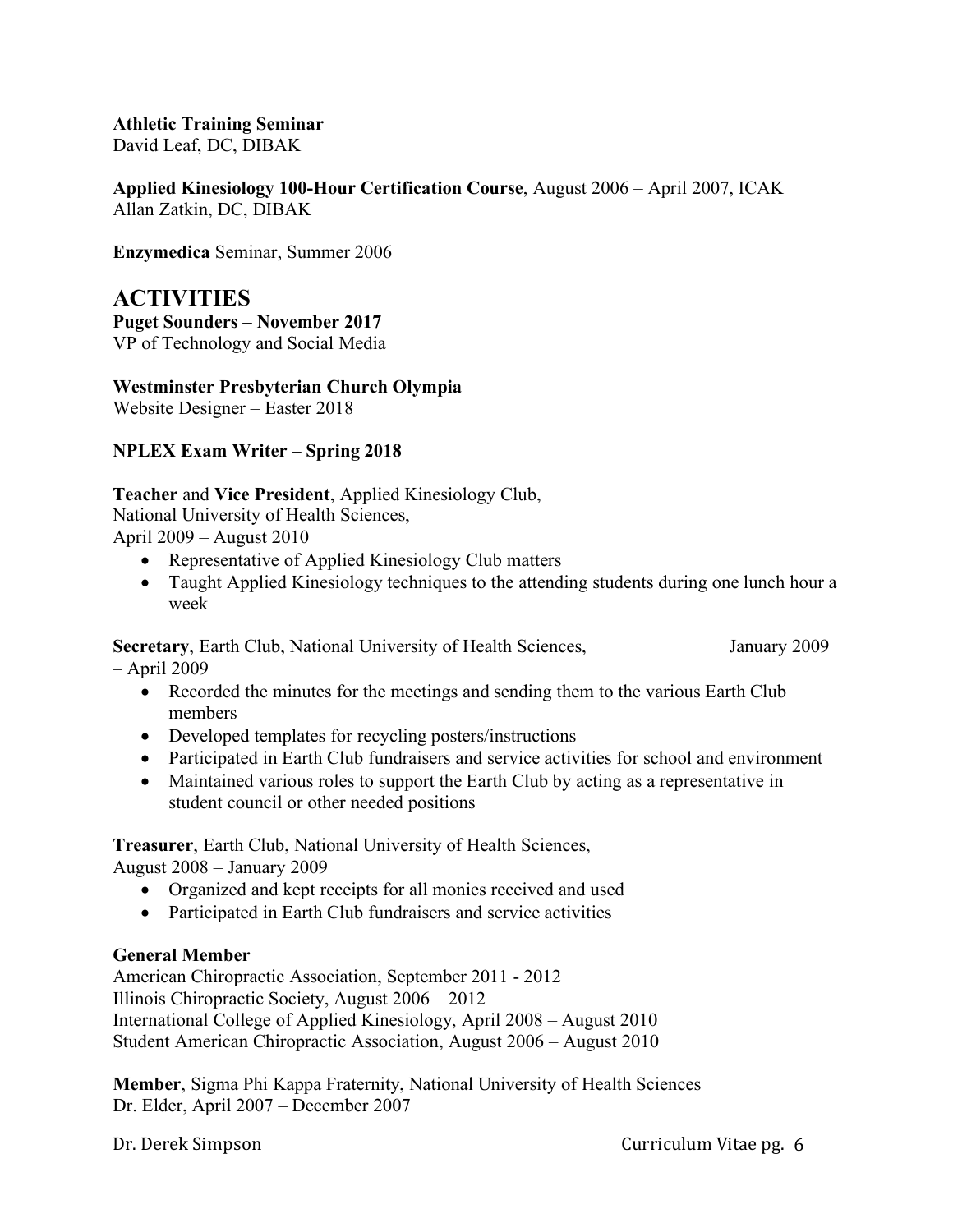• Met once a week after class to learn proper mobilization and adjusting techniques

**DC Trimester 2 Head/Neck Anatomy TA,** Anatomy Department, National University of Health Sciences, April 2007 – August 2007, Dr. Terry

- Taught and facilitated Trimester 2 DC students in their understanding of head and neck anatomy.
- Position was taken to fulfill University service hour requirements

**DC Trimester 1 Spine/Extremities Anatomy TA**, Anatomy Department, National University of Health Sciences, January 2007 - May 2007, Dr. Cramer/Khan

- Teaching and facilitating Trimester 1 DC students in their understanding of spinal and extremity anatomy.
- Position was taken to fulfill University service hour requirements

**Chair,** Liberal Arts and Sciences Student Advisory Council, Northern Illinois University, August 2005 - January 2006

- Consulted Dean on issues affecting academics of students in undergraduate education
- Planned and facilitated monthly meetings
- Served on the Committee for Improvement of Undergraduate Education (CIUE) in selection of Excellence in Undergraduate Teaching and Instruction Awards

**President,** Phi Sigma Biological Honors Society, Beta Epsilon Chapter,

Northern Illinois University, January 2004 - January 2005

- Organized monthly meetings for undergraduates and graduates in research
- Fundraised creating our own T-shirts for the NIU biology program
- Shedd Aquarium Trip Fall 2004
- Fall Barbecue Fall 2004
- Prairie Restoration Fall 2004
- Oak Tree Planting Fall 2004

**Junior/Senior Advisor,** Lambda Sigma Sophomore Honors Society, Omicron Chapter, January 2004 – May 2006

- Attended biweekly meetings, fundraisers, service projects, and social events
- Advised two different sophomore groups on their weekly activities

**President,** Lambda Sigma Sophomore Honors Society, Omicron Chapter, January 2003 - January 2004

- Moderated biweekly meetings of a 50-member group
- Prepared agendas for every meeting
- Served as chair of bylaws, website, and the selection committee
- Guided executive board members on decisions regarding homecoming activities, formal dances, fundraisers, social events, initiation ceremonies, and service projects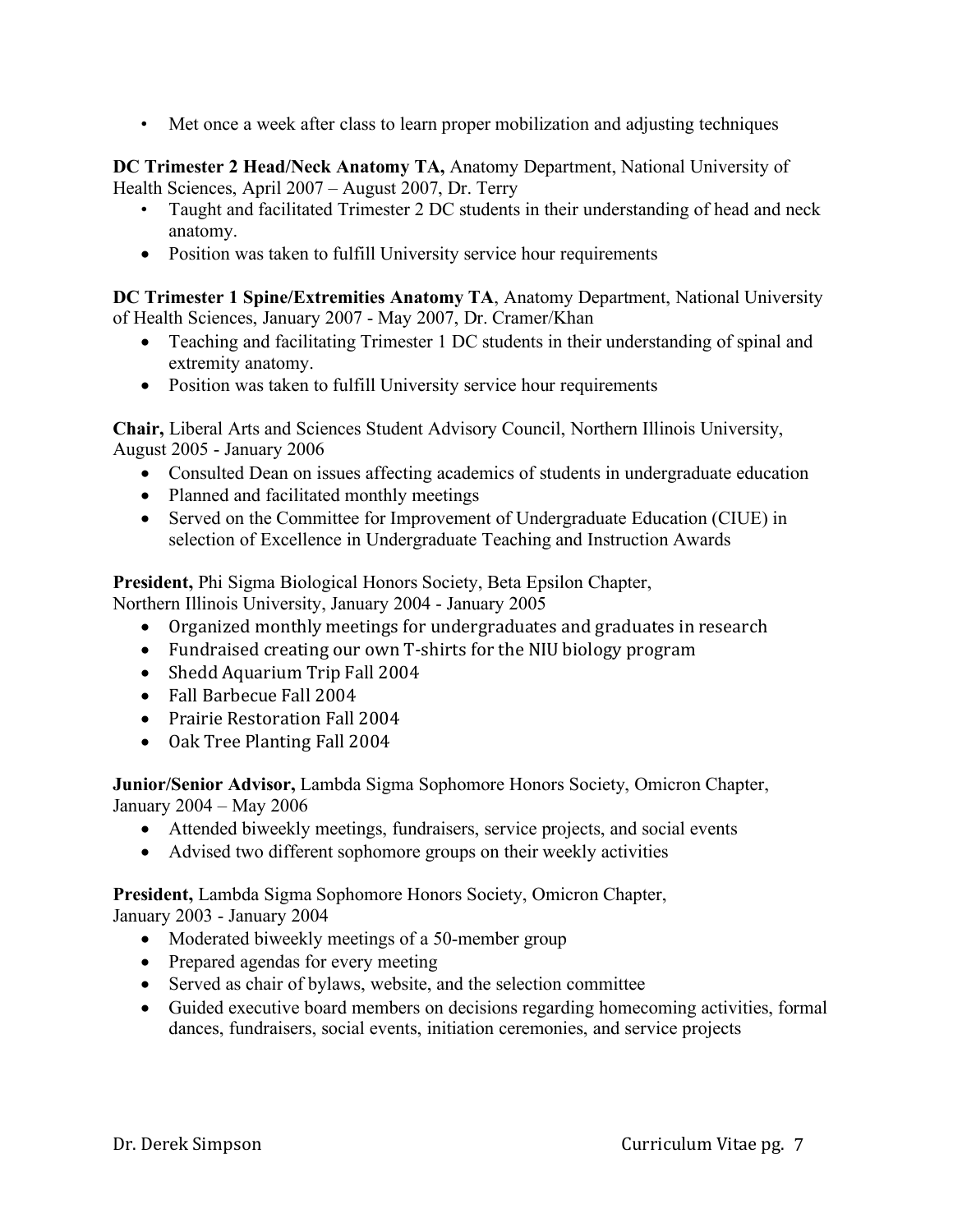# **HONORS/AWARDS**

**CLAS SAC (College of Liberal Arts and Science Student Advisory Council)**, CIUE (Committee for Improvement of Undergraduate Education), Dean Sue Doederlein 2005 - 2006

- Acted as chairman of a 7-member group
- Chose nominees to receive "Excellence in Undergraduate Instruction Award"

**Dean's List**, College of Liberal Arts and Sciences, Northern Illinois University, Dekalb, IL, August 2003 - August 2005 (requirement GPA 3.75 or more)

**Lower Division Honors**, University Honors Program, Northern Illinois University, Dekalb, IL, August 2002 - July 2004

**A. Franklin Pilchard Foundation Scholarship,** A. Franklin Pilchard Foundation, Palatine, IL, August 2002 - May 2006 – \$8,000 per year renewable scholarship for four years for undergraduate career

**Countryside Women's Club Scholarship,** Countryside Women's Club, Countryside, IL, May 2002 – Award amount: \$500

**LaGrange Highlands Women's Club Scholarship,** LaGrange Highlands Women's Club, LaGrange, IL, May 2002 – Award amount: \$1000

**Marketing Student of Year**, Business Education, Lyons Township High School, LaGrange, IL, May 2002

Who's Who of America's High School Students, 2002, 36<sup>th</sup> Edition

**All-State Choir Musician**, 2002 IMEA All-State Conference, Illinois Music Educators Association

**IMEA District Choir Musician**, Lyons Township High School, LaGrange, IL 2000, 2001, 2002

#### **Richards High School Bulldog Classic Jazz Festival**

Outstanding Soloist, Superior Award, 1999

# **RELIGIOUS AFFILIATIONS**

**Member,** Self-Realization Fellowship, November 2010 - present

**Member,** Presbyterian Church of the United States of America, 2005 - present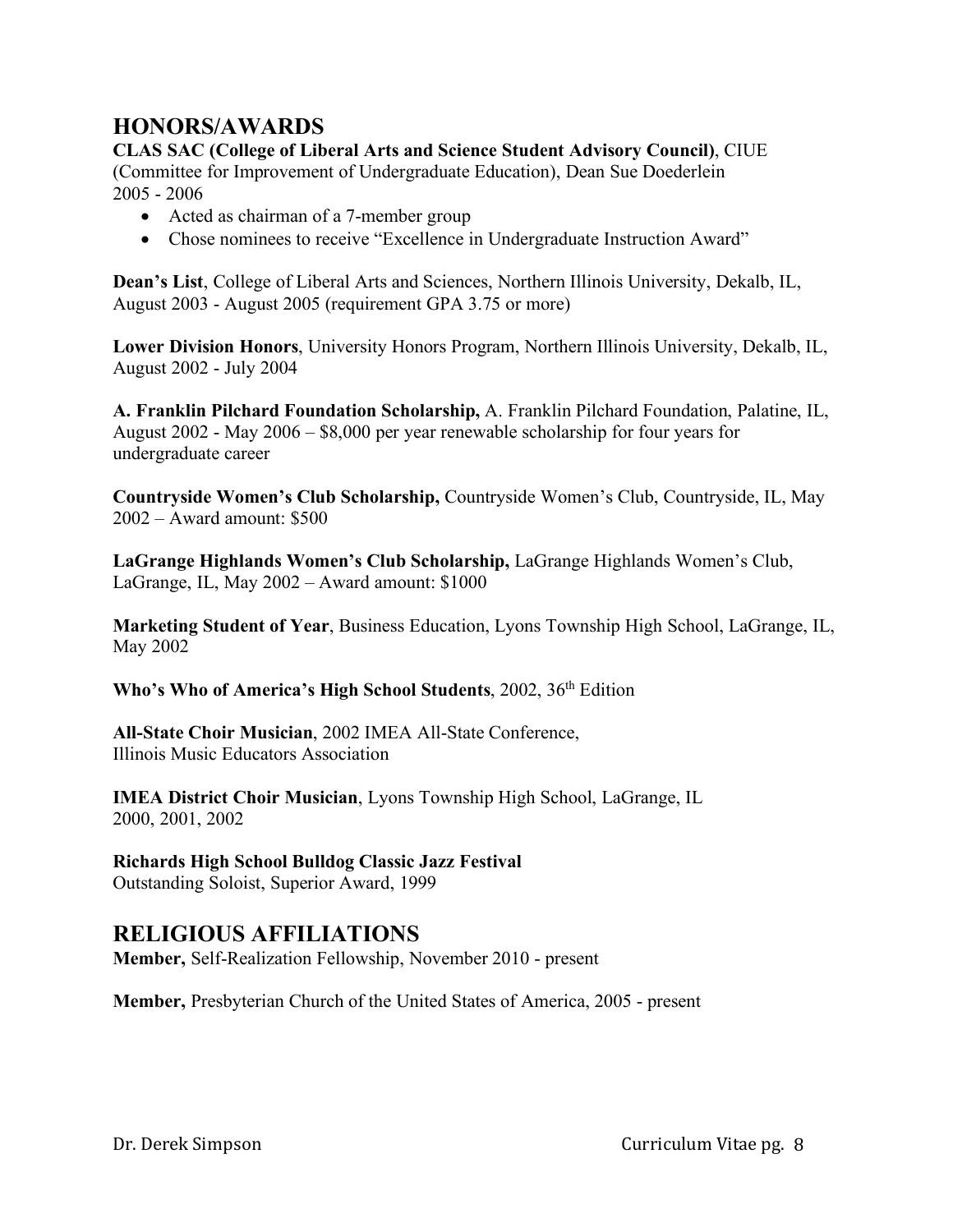# **VOLUNTEER WORK**

**Natural Doctors International**, Ometepe, Nicaragua

April  $23^{rd}$  – May  $2^{nd}$ , 2011

- Petitioned nutritional companies and physicians to donate up to a max of 50 lbs of medical supplies
- Participated in an island medical clinic on the island of Ometepe in Nicaragua, servicing and treating the native peoples using various naturopathic therapeutics

#### **Presbyterian Disaster Assistance Camp**, Houma, Louisiana

December 29<sup>th</sup>, 2007 – January  $6<sup>th</sup>$ , 2008

- Deconstructed and constructed homes that were partially or completely destroyed by Hurricane Katrina and Rita
- Performed daily uptake activities around the camp such as sweeping, moping, and cooking
- I specifically had the duty to prepare morning devotions for the volunteers before heading off to work

#### **United States Mission Trip Representative**, Youth Adult in Mission, Grenada

July 15th, 2006 - August  $5<sup>th</sup>$ , 2006

- Built an amazing community of brother- and sisterhood through our faith with 30 other young adults from around the world
- Cleaned and repainted two churches destroyed by Hurricane Ivan
- Provided vacation bible school for 30 children for 3 days

**Special Touch, National Summer Get Away**, Special Touch Ministry, Inc. 2004

**Volunteer**, Kishwaukee Hospital, Dekalb, IL 2003 - 2004

**Business Management**, Lyons Township High School, LaGrange, IL June 1997 – May 2002

#### **Snowball**, Spring 2001

# **CLASSWORK**

Standard medical education for pre-medicine programs, chiropractic and naturopathic doctorates

# **INTERESTS/HOBBIES**

#### **Music**

I am proficient in playing the alto and baritone saxophone. Also I have taken 2 years of piano and about 2 years of guitar. My primary love is for singing. I enjoy scat, jazz, blues, or classical in 4 part and 8 part a cappella harmony. Singing in a barbershop quartet as a bass or baritone would be an activity that I would like to take up after my schooling as a Chiropractor/ Naturopath.